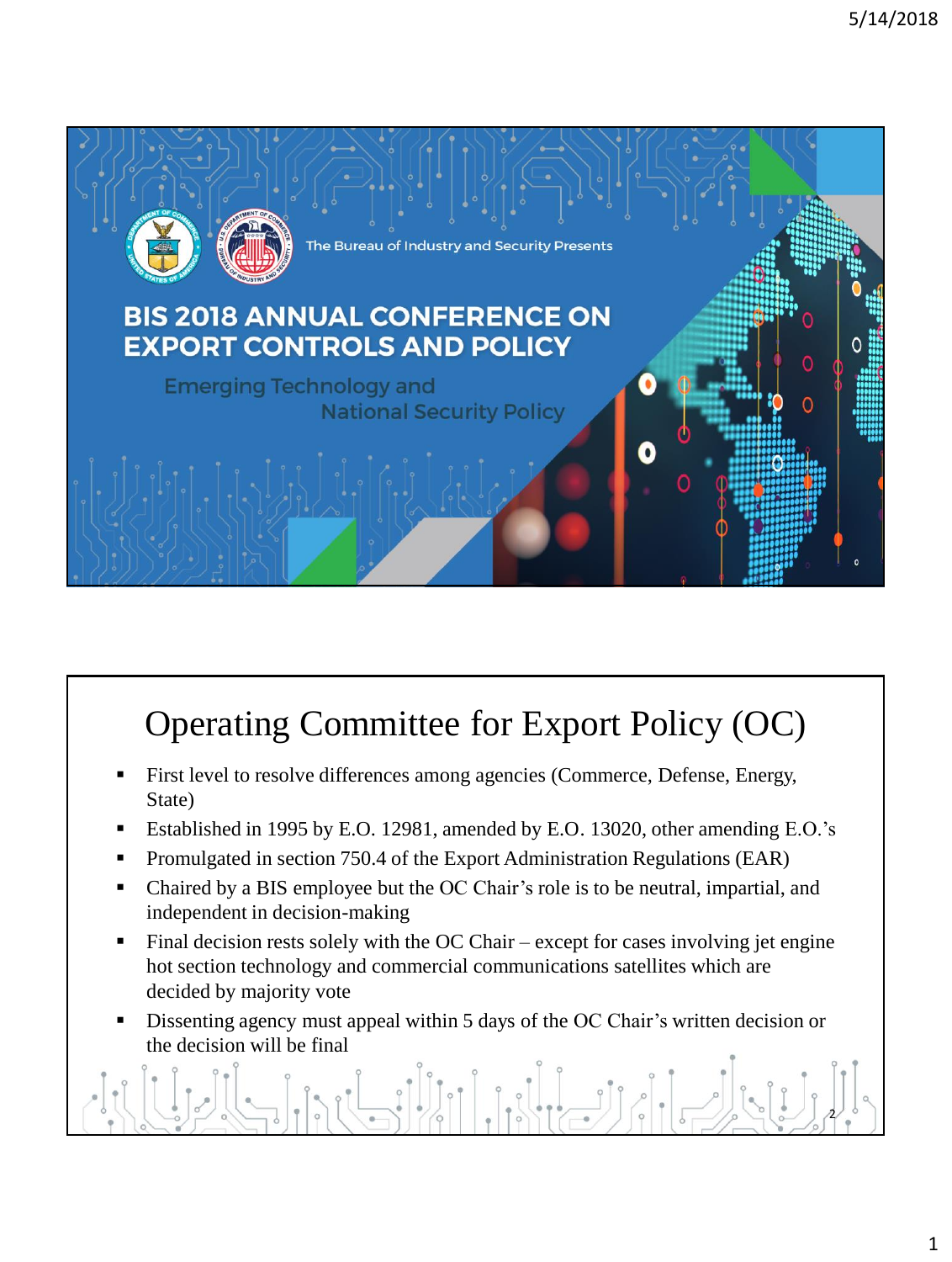### Meeting format of the OC

- Meet once a week on Thursdays in closed session
- Support documentation, intelligence information if applicable, initial agency recommendations and rationale available to all representatives
- Each agency articulates its position the Chair does not represent the Commerce position
- Agencies provide additional support documentation as part of the discussion
- Depending on the case and the discussion, a case may be held over to the next meeting
- The Chair alone decides the outcome of the case, after considering all agencies' input, except when a vote is required

3

### Escalations above the OC

- Agencies have 5 days to escalate the OC Chair's written decision to the Advisory Committee for Export Policy (ACEP)
	- ACEP members are presidential appointed sub-cabinet level Assistant Secretary level or his/her designee
	- Same 4 departments as represented in the OC, plus the intelligence community
	- Chaired by Commerce Assistant Secretary of Export Administration
	- Unlike the OC, outcome based on departments' vote at the table  $-$  majority rules
	- Cases sent to the ACEP usually have larger policy implications
- Agencies have 5 days from ACEP decisions to escalate to the Export Advisory Review Board (EARB) (Not based on the date of written decision like the OC)
	- Cases are rarely sent to EARB
- Agencies have 5 days to escalate EARB decisions to the President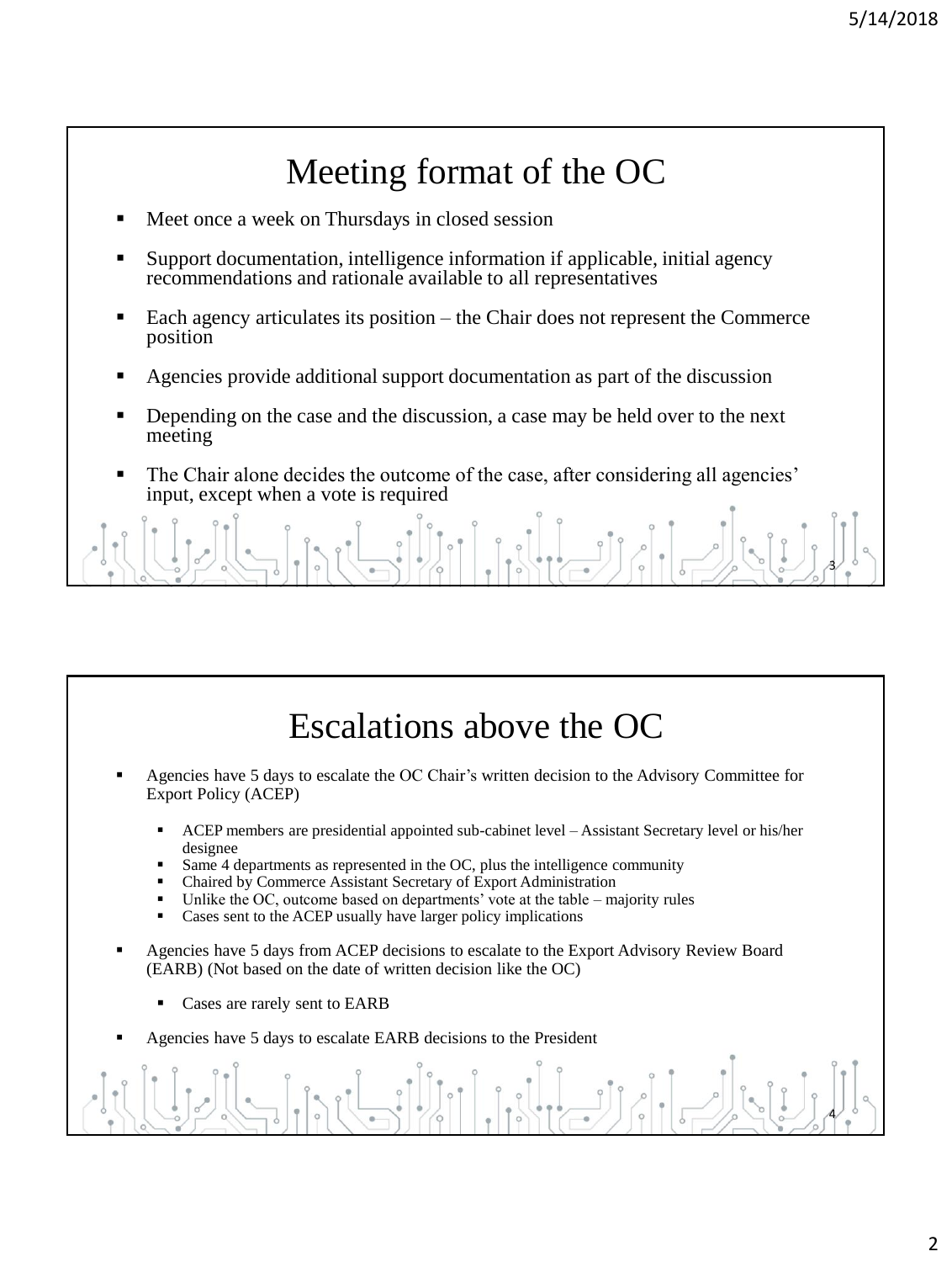# Rebuttals/Appeals

- Rebuttals within 20 days of receipt of the intention to deny notification would be reviewed by the last reviewing body (OC/ACEP) (see part 750 of the EAR)
- Appeals to the Commerce Under Secretary within  $45$  days of receipt of a denial Under Secretary is the final/final decision maker in appeal process - may confer with interagency in his/her decision-making (see part 756 of the EAR)

# 5

#### OC: 336 cases escalated to the OC FY 2017 Statistics of the OC and ACEP

- 57 cases de-escalated before discussion because agencies worked out differences
- 250 decisions issued
	- $104$  approved  $4-0$ 
		- $31$  denied  $4-0$
		- 3 RWA 4-0
		- 33 policy denial by an agency
	- Making about 70 percent of cases resolved by "consensus"
- China, Russia, Iran deemed export cases
- Conditions issues agencies cannot agree on how to restrict the export
- ACEP:
	- 15 OC decisions issued in 2017 were escalated
		- 8 approvals were overturned
		- 6 approvals were affirmed
		- 1 returned without action

6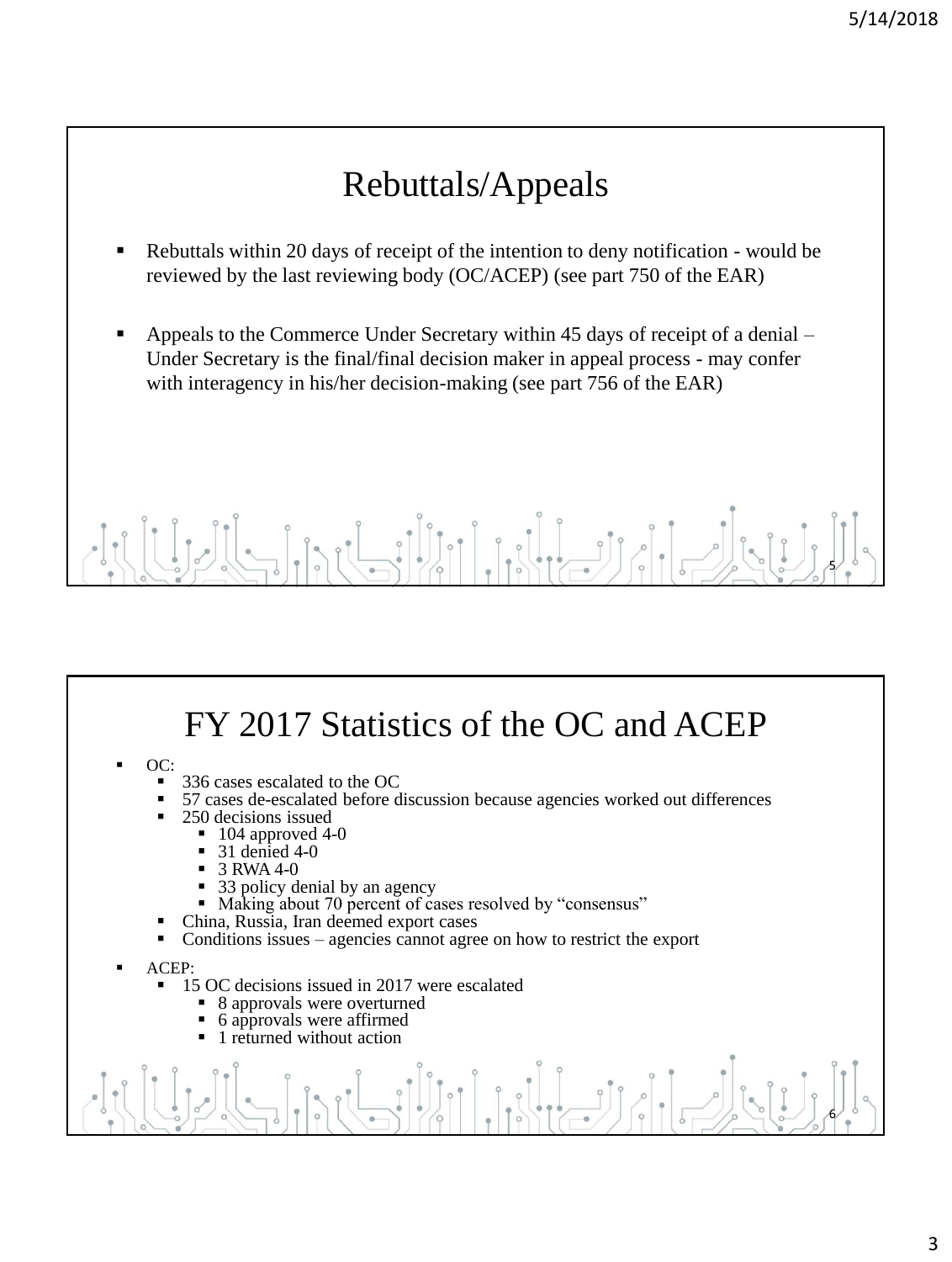

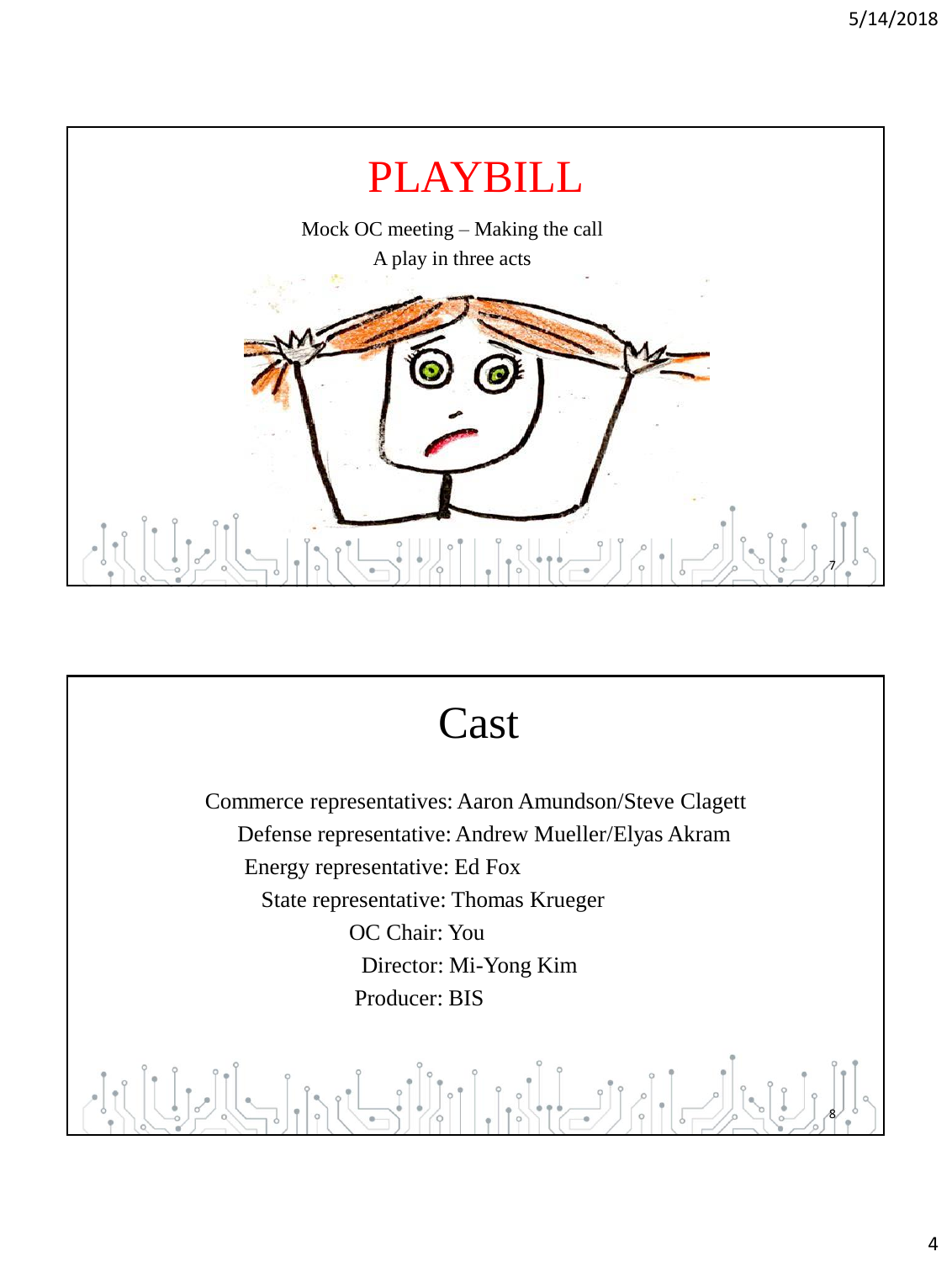# Act 1

- Applicant: Lockbox a high tech company specializing in internet of things and artificial intelligence
- ECCNs: 3E001, 3E002, 3E991, (semiconductor technology and software);5D002, 5E002 (encryption technology and software); NS, EI and/or AT-controlled
- Ultimate Consignee: Fiona Ryder, a Republic of Wausau (RoW)national
- RoW is a country group E country
- Job description: Software Engineer
- Recent graduate of Cornell University with a PhD in Data Engineering on optional practical training (OPT) visa which expires in July 2018
- Undergraduate and graduate degrees from State University of Wausau (SUW) in Electrical Engineering
- Married to an RoW national who recently applied for U.S. permanent resident status
- Brother living in the U.S. all other family members living in RoW



# Act 2

- Applicant: CBG (Chemical Be Good)
- ECCN: 1C111 Chlorine trifluoride and hydrazine, controlled for MT and/or NP reasons
- Ultimate Consignee: APT Company in Ryderstan, a country group D country
- End use: Cleaning solution for semiconductor manufacturing equipment
- Licensing policy: MT material contribution to missile proliferation; NP whether the item is of significance for nuclear explosive purposes; NS crossover for D countries denial if determined to make a material contribution to a D country's military capability
- APT Company sells integrated circuits to ZHW Inc. in Ryderstan, a company founded by retired military officers of Ryderstan